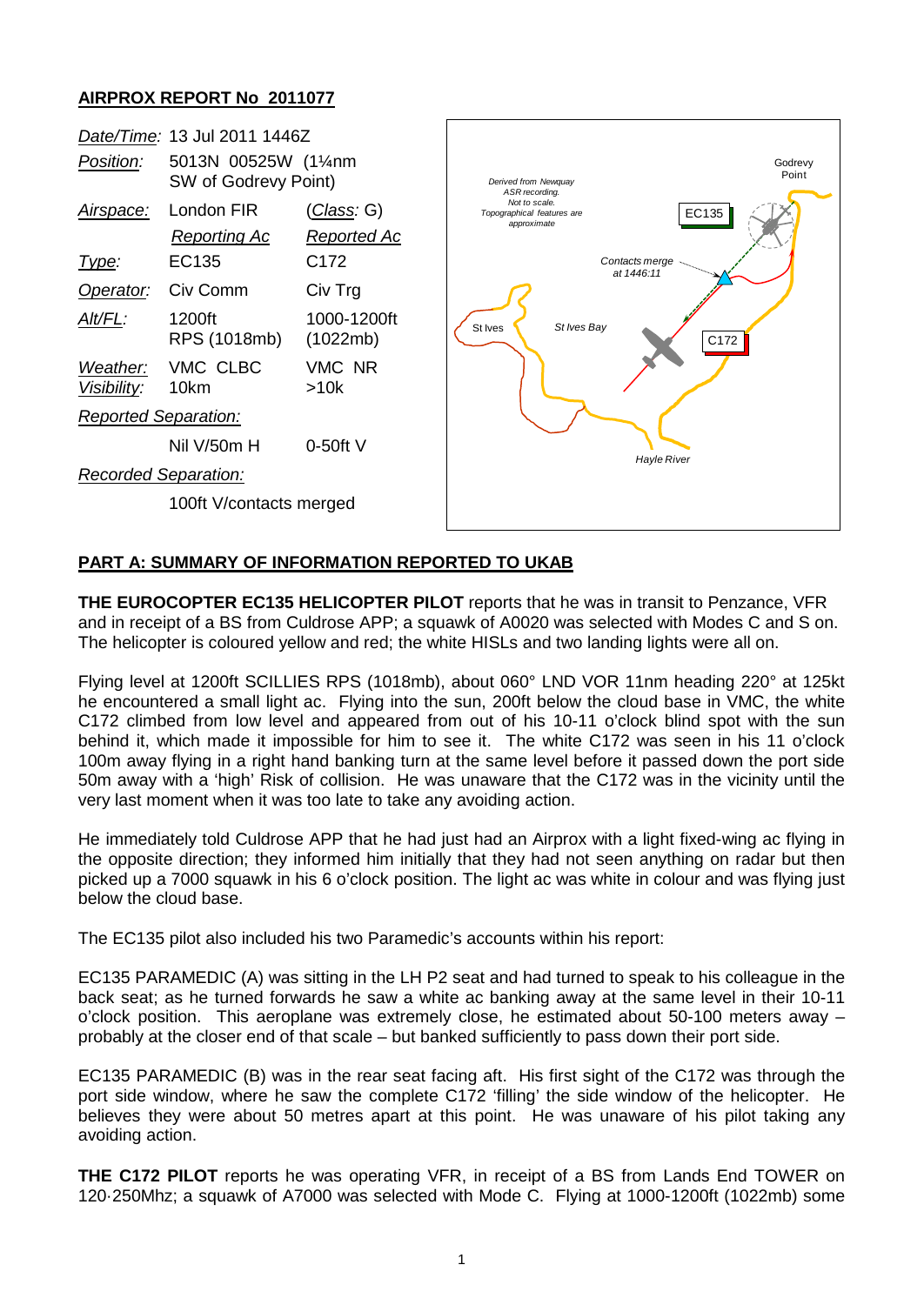500ft below and 2nm clear of cloud, the flight was a typical instruction flight following a common route taken for trial lessons along the southern coast from Land's End aerodrome to Penzance, cutting across land to St Ives Bay before following the N Cornish coast to Pendeen before re-joining at Lands End. There was a much higher level of GA traffic in the area than usual due to a microlight and gyrocopter fly-in to the Isles of Scilly; therefore he emphasized to his student the need to maintain a good lookout. His route took him E of St Ives for only a short period, therefore, given the amount of traffic in the local area receiving a BS from Lands End, he elected to remain in radio contact with Lands End TOWER throughout the flight. In the vicinity of St Ives Bay heading 060° at 85kt a small rotary-winged ac that appeared to be a gyrocopter was seen about 1nm ahead on a converging heading in level flight on a course of about 240°. He considered it a collision risk and avoiding action was initiated into a banked turn to the R using 30° AOB onto a heading of about 150°, with a slight climb. The other traffic did not change its course as he turned away. There was no subsequent sighting of the ac. He considered that the other ac was seen and avoiding action taken soon enough to ensure that an Airprox did not occur.

**THE CULDROSE APPROACH CONTROLLER (CU APP)** reports that the EC135 helicopter pilot called APP on 134·050MHz abeam Godrevy Bay requesting a BS at 1000ft SCILLIES RPS (1018mb) en-route to Penzance. A BS was given with a request to report visual with the HLS and to advise when switching frequency. A few minutes later the EC135 helicopter pilot reported an Airprox with a light civilian ac in the vicinity of Hayle Bay. Nothing was seen on radar; however, upon rotating the EC135's SSR data block, a primary contact was observed in the helicopter's 6 o'clock at a range of ½nm tracking NE, which very shortly afterwards displayed a A7000 squawk climbing slowly through 1000ft unverified Mode C. Observing the ac's course using a combination of the A7000 squawk and the ac's primary radar response, the ac – the C172 - was tracked to Lands End aerodrome. When the C172 was shown joining overhead, he telephoned Lands End aerodrome to inform them of the Airprox. Subsequently, upon talking to the C172 pilot via landline, he confirmed he had been in Hayle Bay but had not seen the EC135 helicopter. The C172 pilot did not contact Culdrose ATC at any point during the flight. His workload was assessed as 'medium-low'.

UKAB Note (1): Manager ATS Newquay International Airport helpfully provided a copy of the Newquay ASR recording covering the period of this Airprox. However, the large displayed range makes it difficult to determine accurately the minimum horizontal separation that pertained. The EC135, identified from its A0020 squawk is shown departing Godrevy Point into St Ives Bay on a steady SW'ly track indicating a level cruise at an altitude of 1300-1400ft Mode C. Meanwhile an ac squawking A7000 is shown tracking NE'ly within St Ives Bay about ½ -1nm offshore broadly in conformity with the route described by the C172 pilot. At 1445:44, the C172 indicates an altitude of 1500ft Mode C, 100ft above the EC135, in the latter's 12 o'clock at a range of 1½nm. The two ac close directly, head-on to one another; at 1446:01 the EC135 indicates 1300ft Mode C with the C172 at 12 o'clock – 0·5nm. Both ac maintain their course as the contacts merge at 1446:11 and pass marginally port-to-port as reported, the C172 indicating 1400ft ALT, some 100ft above the EC135 indicating 1300ft ALT. The C172 appears to turn R toward the shoreline onto a SE'ly heading, in conformity with the reported avoiding action R turn, before regaining the line of the coast 1nm S of Godrevy Point; the EC135 maintains its course and indicated altitude as they draw aft of one another. Subsequently, the EC135 coasts in SE of St Ives and the C172 turns about from Godrevy Point.

**ATSI** reports that the Airprox occurred within Class G airspace, the EC135 squawking A0020, operating VFR on a flight from Newquay to Penzance heliport. The C172 pilot was operating VFR, squawking A7000, on a local instructional flight from Lands End Airport and in receipt of a BS from TOWER.

The Lands End TOWER RTF recordings did not have a time injection element.

The Culdrose 1450 METAR: 21004KT 9999 –SHRA SCT010 SCT018 BKN030 16/13 Q1021 GRN TEMPO 7000 – SHRA SCT012 BKN020TCU GRN=.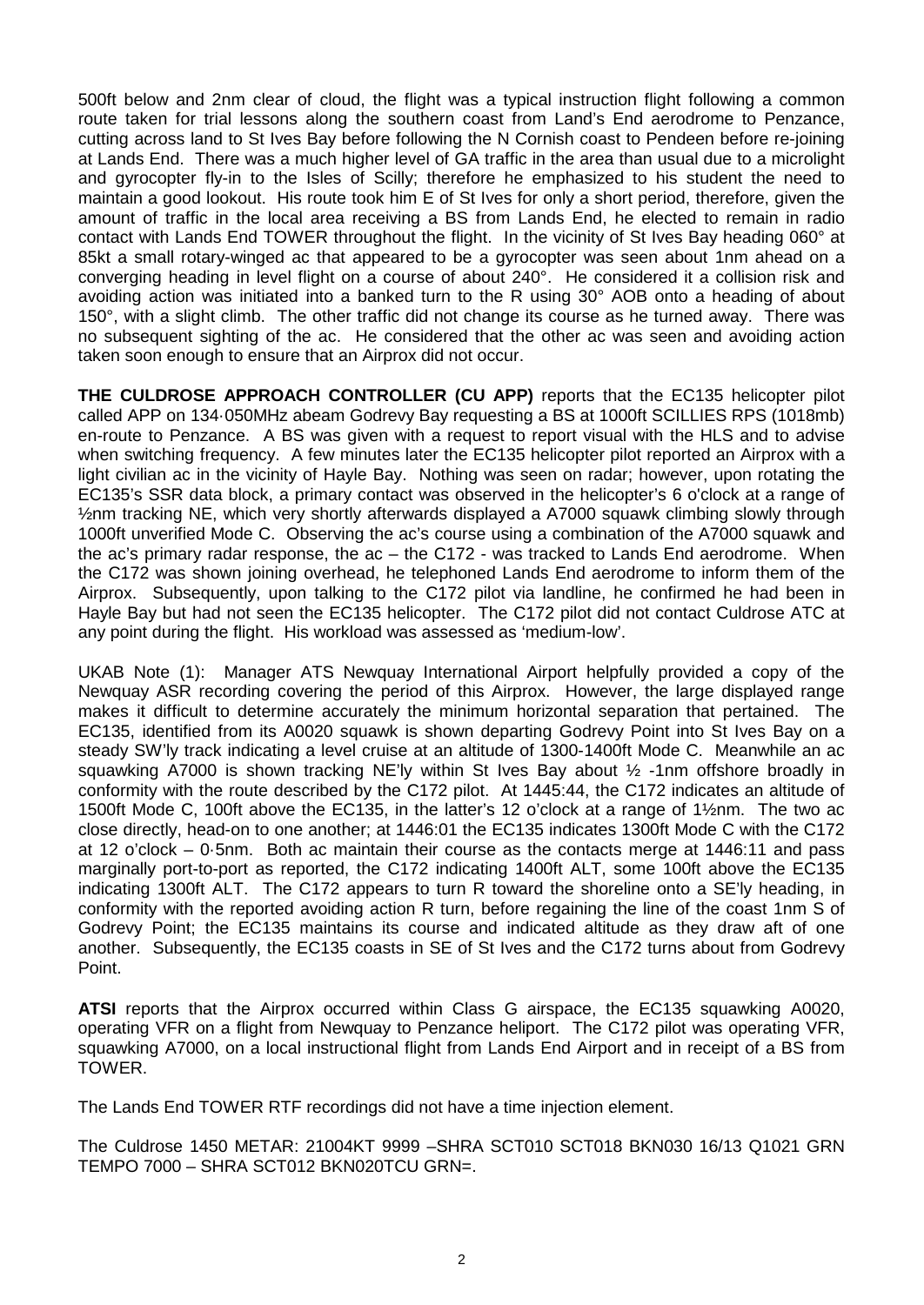The C172 departed from RW25 at Lands End airport, routeing E VFR at 2000ft. A broken transmission, *"....to Penzance,"* was made and the TOWER controller believed the C172 had transferred to Penzance RADIO. This information was passed to two other ac in the area. The C172 pilot's written report indicated that he had remained on the Lands End frequency due to the amount of traffic in the area.

The C172 contacted Lands End TOWER and joined on a right base-leg for RW25. After the C172 landed TOWER asked the pilot, "[C172 C/S] *have you been operating Hayle Bay"* and the pilot responded *"Affirm."* The controller asked, *"er roger did you see the* [EC135 C/S]" The C172 pilot responded, *"Negative* [C172 C/S]".

The C172 departed Lands End airport in receipt of a BS and was believed to have changed to Penzance RADIO. The Lands End TOWER controller was not aware of the Airprox or, of the EC135 helicopter. CAP 774, UK Flight Information Services, Chapter 2, Page 1. Paragraphs 1 & 5, State:

'A Basic Service is an ATS provided for the purpose of giving advice and information useful for the safe and efficient conduct of flights. This may include weather information, changes of serviceability of facilities, conditions at aerodromes, general airspace activity information, and any other information likely to affect safety. The avoidance of other traffic is solely the pilot's responsibility.'

'Pilots should not expect any form of traffic information from a controller, as there is no such obligation placed on the controller under a Basic Service outside an Aerodrome Traffic Zone (ATZ), and the pilot remains responsible for collision avoidance at all times. However, on initial contact the controller may provide traffic information in general terms to assist with the pilot's situational awareness. This will not normally be updated by the controller unless the situation has changed markedly, or the pilot requests an update. A controller with access to surveillance derived information shall avoid the routine provision of traffic information on specific aircraft, and a pilot who considers that he requires such a regular flow of specific traffic information shall request a Traffic Service. However, if a controller considers that a definite risk of collision exists, a warning may be issued to the pilot.'

The Airprox occurred when the two ac operating VFR in Class G airspace and in receipt of a BS, flew into conflict. Under a BS there is no obligation placed upon the controller to provide traffic information. However, if a controller considers that a definite risk of collision exists, a warning may be issued to the pilot.

**HQ NAVY COMMAND** is content that had the controller seen the conflicting ac a warning would have been passed to the EC135 pilot. Given the weather conditions on the day and the reported numbers of GA traffic it may have been prudent for the C172 to have contacted Culdrose for a LARS. Whilst this may not have prevented the Airprox from occurring (if he had still requested a BS for instance) both pilots operating on the same frequency may have increased either pilot's SA.

## **PART B: SUMMARY OF THE BOARD'S DISCUSSIONS**

Information available included reports from the pilots of both ac, transcripts of the relevant RT frequencies, radar video recordings, reports from the air traffic controllers involved and reports from the appropriate ATC authorities.

These two flights were operating legitimately in Class G airspace and in this situation both pilots were equally responsible under the Rules of the Air for sighting and avoiding other ac. To assist with this aim, the C172 pilot had elected to remain in RT contact with Lands End TOWER whilst following his route around the coast because of the higher than normal level of GA traffic in the area that he perceived would call TOWER. However, helicopter pilot Members familiar with this locale perceived that an ATS from Culdrose might have given him a better understanding of traffic operating in St Ives Bay, which is a popular location for helicopter check test flights from Culdrose. Members suggested